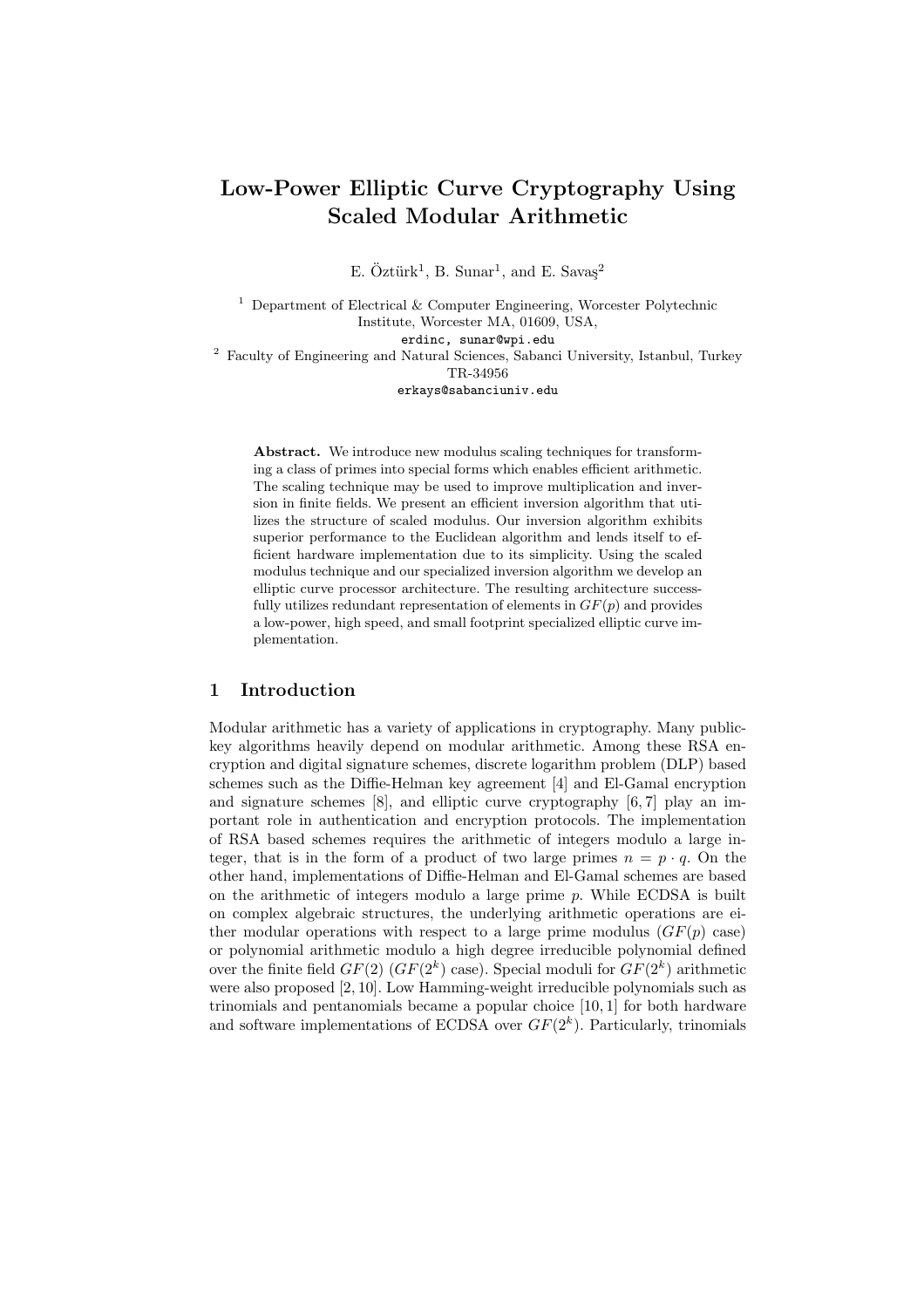of the form  $x^k + x + 1$  allow efficient reduction. For many bit-lengths such polynomials do not exist; therefore less efficient trinomials, i.e.  $x^k + x^u + 1$  with  $u > 1$ , or pentanomials, i.e.  $x^k + x^u + x^v + x^z + 1$ , are used instead. Hence, in many cases the performance suffers degradation due to extra additions and alignment adjustments.

In this paper we utilize integer moduli of special form, which is reminiscent of low-Hamming weight polynomials. Although the idea of using a low-Hamming weight integer modulus is not new [3], its application to Elliptic Curve Cryptography was limited to only elliptic curves defined over Optimal Extension Fields (i.e.  $GF(p^k)$  with mid-size p of special form), or non-optimal primes such as those utilized by the NIST curves. In this work we achieve moduli of Mersenne form by introducing a modulus scaling technique. This allows us to develop a fast inversion algorithm that lends itself to efficient inversion hardware. For proof of concept we implemented a specialized elliptic curve processor. Besides using scaled arithmetic and the special inversion algorithm, we introduced several innovations at the hardware level such as a fast comparator for redundant arithmetic and shared arithmetic core for power optimization. The resulting architecture requires extremely low power at very small footprint and provides reasonable execution speed.

#### 2 Previous Work

A straightforward method to implement integer and polynomial modular multiplications is to first compute the product of the two operands,  $t = a \cdot b$ , and then to reduce the product using the modulus,  $c = t \mod p$ . Traditionally, the reduction step is implemented by a division operation, which is significantly more demanding than the initial multiplication. To alleviate the reduction problem in integer modular multiplications, Crandall proposed [3] using special primes, primes of the form  $p = 2<sup>k</sup> - u$ , where u is a small integer constant. By using special primes, modular reduction turns into a multiplication operation by the small constant  $u$ , that, in many cases, may be performed by a series of less expensive shift and add operations:

$$
t = th2k + tl
$$
  
\n
$$
c = th2k + tl \pmod{p}
$$
  
\n
$$
c = th \cdot u + tl \pmod{2k - u}.
$$

It should be noticed that  $t_h \cdot u$  is not fully reduced. Depending on the length of  $u$ , a few more reductions are needed. The best possible choice for a special prime is a Mersenne prime,  $p = 2<sup>k</sup> - 1$ , with k fixed to a word-boundary. In this case, the reduction operation becomes a simple modular addition  $c = t_h + t_l \mod p$ . Similarly primes of the form  $2^k + 1$  may simplify reduction into a modular subtraction  $c = t_l - t_h \mod p$ . Unfortunately, Mersenne primes and primes of the form  $2^k + 1$  are scarce. For degrees up to 1000 no primes of form  $2^k + 1$  and only the two Mersenne primes  $2^{521} - 1$  and  $2^{607} - 1$  exist. Moreover, these primes are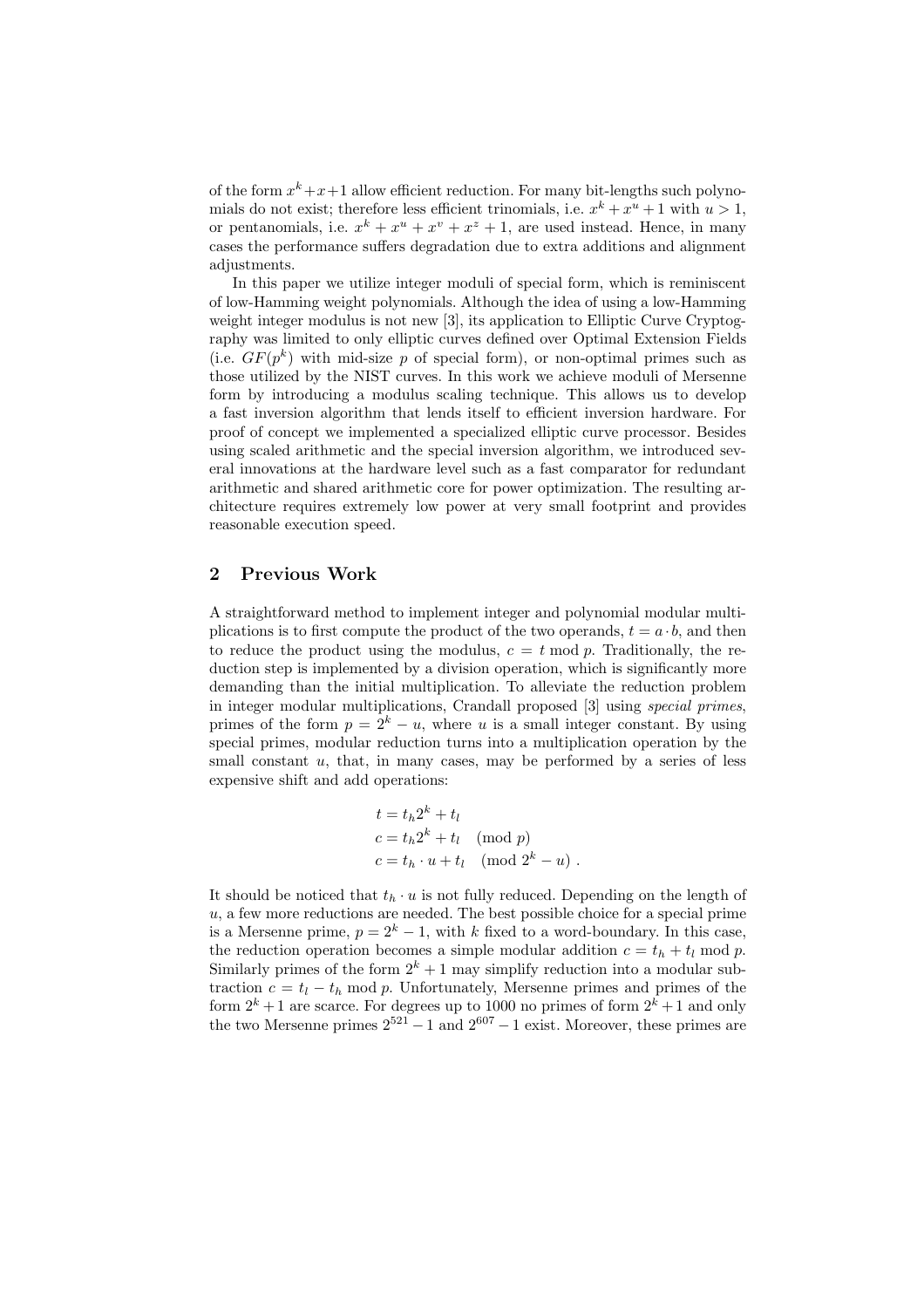too large for ECDSA which utilizes bit-lengths in the range 160 − 350. Hence, a more practical choice is to use primes of the form  $2<sup>k</sup> - 3$ . For a constant larger than  $u = 3$ , and a degree k that is not aligned to a word boundary, some extra shifts and additions may be needed. To relax the restrictions, Solinas [11] introduced a generalization for special primes. His technique is based on signed bit recoding. While increasing the number of possible special primes, additional low-level operations are needed. The special modulus reduction technique introduced by Crandall [3] restricts the constant u in  $p = 2<sup>k</sup> - u$  to a small constant that fits into a single word.

#### 3 Modulus Scaling Techniques

The idea of modulus scaling was introduced by Walter [13]. In this work, the modulus was scaled to obtain a certain representation in the higher order bits, which helped the estimation of the quotient in Barrett's reduction technique. The method works by scaling to the prime modulus to obtain a new modulus,  $m = p \cdot s$ Reducing an integer  $a$  using the new modulus  $m$  will produce a result that is congruent to the residue obtained by reducing a modulo  $p$ . This follows from the fact that reduction is a repetitive subtraction of the modulus. Subtracting m is equivalent to s times subtracting p and thus  $(a \mod m) \mod p \equiv a \mod p$ . When a scaled modulus is used, residues will be in the range  $[m-1,0] = [s \cdot p -$ 1, 0]. The number is not fully reduced and essentially we are using a redundant representation where an integer is represented using  $\lceil \log_2 s \rceil$  more bits than necessary. Consequently, it will be necessary that the final result is reduced by  $p$ to obtain a fully reduced representation. Here we wish to use scaling to produce moduli of special form. If a random pattern appears in a modulus, it will not be possible to use the low-weight optimizations discussed in Section 2. However, by finding a suitable small constant  $s$ , it may be possible to scale the prime  $p$  to obtain a new modulus of special form, that is either of low-weight or in a form that allows efficient recoding. To keep the redundancy minimal, the scaling factor must be small compared to the original modulus. Assuming a random modulus, such a small factor might be hard or even impossible to find. We concentrate again on primes of special forms. We present two heuristics that form a basis for efficient on-the-fly scaling:

Heuristic 1 If the base B representation of an integer contains a series of repeating digits, scaling the integer with the largest possible digit, produces a string of repeating zero digits in the scaled and recoded integer.

The justification of the heuristic is quite simple. Assume the representation of the modulus in base  $B$  contains a repeating digit of arbitrary value  $D$ . We use the constant scaling factor  $s = B - 1$  to compute m. When a string of repeating D-digits is multiplied with the scaling factor, and written in base  $B$  we obtain the following

$$
(DDDD...DDD)B \cdot (B-1) = (DDDD...DDD)B - (DDDD...DDD)B
$$

$$
= (D000...000\bar{D})B.
$$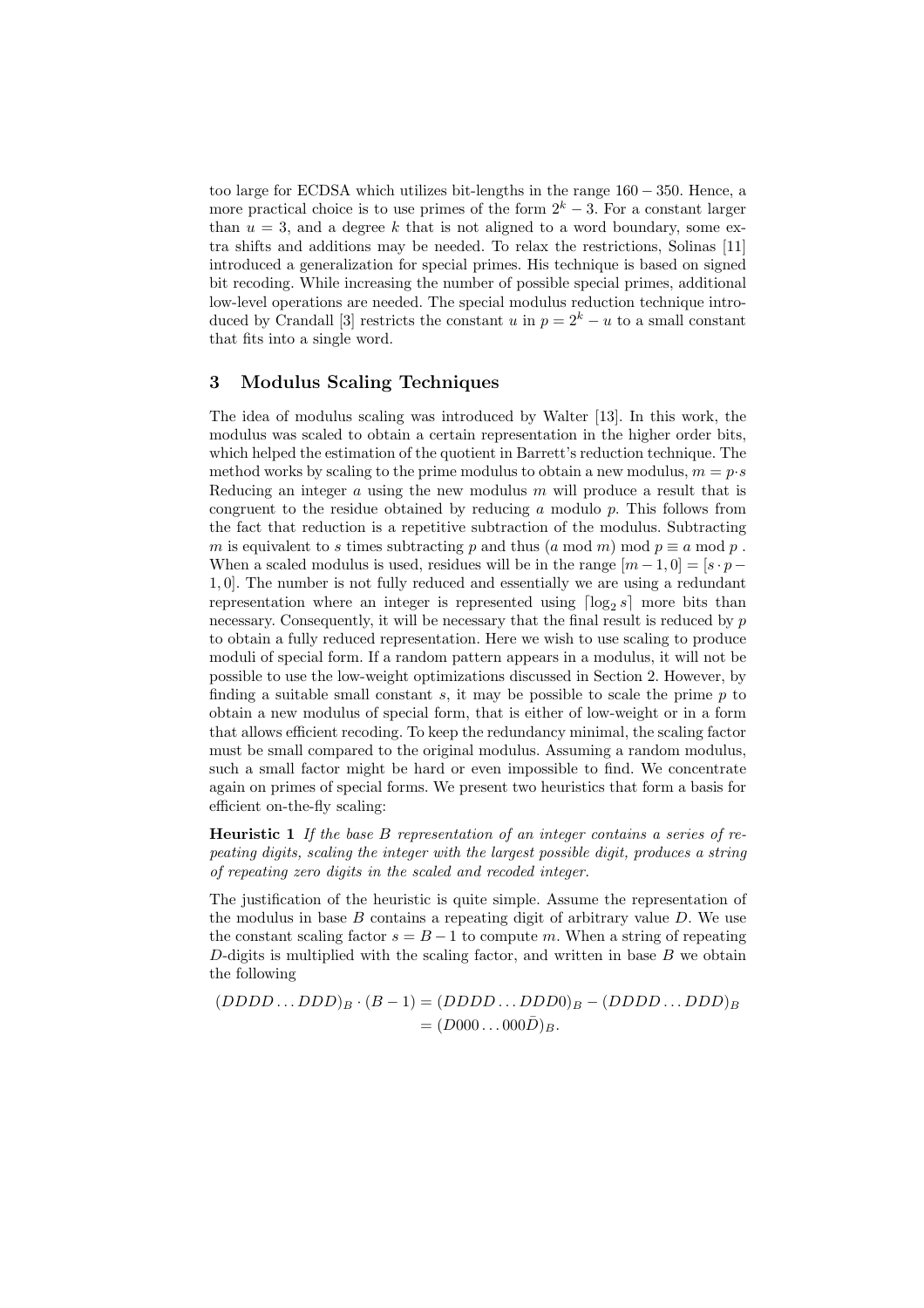The bar over the least significant digit denotes a negative valued digit.

The presented scaling technique is simple, efficient, and only requires the modulus to have repeating digits. Since the scaling factor is fixed and only depends on the length of the repeating pattern – not its value  $-$ , a modulus with multiple repeating digits can be scaled properly at the cost of increasing the length of the modulus by a single digit. We present another heuristics for scaling, this technique is more efficient but more restrictive on the modulus.

Heuristic 2 Given a modulus containing repeating D-digits in base B representation, if  $B-1$  is divisible by the repeating digit, then the modulus can be efficiently scaled by the factor  $\frac{B-1}{D}$ .

As earlier the heuristic is verified by multiplying a string of repeating digits with the scaling factor and then by recoding.

$$
(DDD...DDD)_B \cdot \frac{B-1}{D} = ((B-1)(B-1)(B-1)...(B-1))_B
$$

$$
= (1000...0\overline{1})_B.
$$

We provide two examples for the heuristics in Appendix A. We have compiled a list of primes that when scaled with a small factor produce moduli of the form  $2^k \pm 1$  in Table 4 (see Appendix A). These primes provide a wide range of perfect choices for the implementation of cryptographic schemes.

## 4 Scaled Modular Inversion

In this section we consider the application of scaled arithmetic to implement more efficient inversion operations. An efficient way of calculating multiplicative inverses is to use binary extended Euclidean based algorithms. The Montgomery inversion algorithm proposed by Kaliski [5] is one of the most efficient inversion algorithms for random primes. Montgomery inversion, however, is not suitable when used with scaled primes since it does not exploit our special moduli. Furthermore, it can be used only when Montgomery arithmetic is employed. Therefore, what we need is an algorithm that takes advantage of the proposed special moduli. Thomas et al. [12] proposed the Algorithm X for Mersenne primes of the form  $2^q - 1$  (see Appendix B).

Due to its simplicity Algorithm X is likely to yield an efficient hardware implementation. Another advantage of Algorithm X is the fact that the carry-free arithmetic can be employed. The main problem with other binary extended Euclidean algorithms is that they usually have a step involving comparison of two integers. The comparison in Algorithm X is much simpler and may be implemented easily using carry-free arithmetic.

The algorithm can be modified to support the other types of special moduli as well. For instance, changing Step 4 of the algorithm to  $b := -(2^{q-e}b) \pmod{p}$ will make the algorithm work for special moduli of the form  $2<sup>q</sup> + 1$  with almost no penalty in the implementation. The only problem with a special modulus,  $m$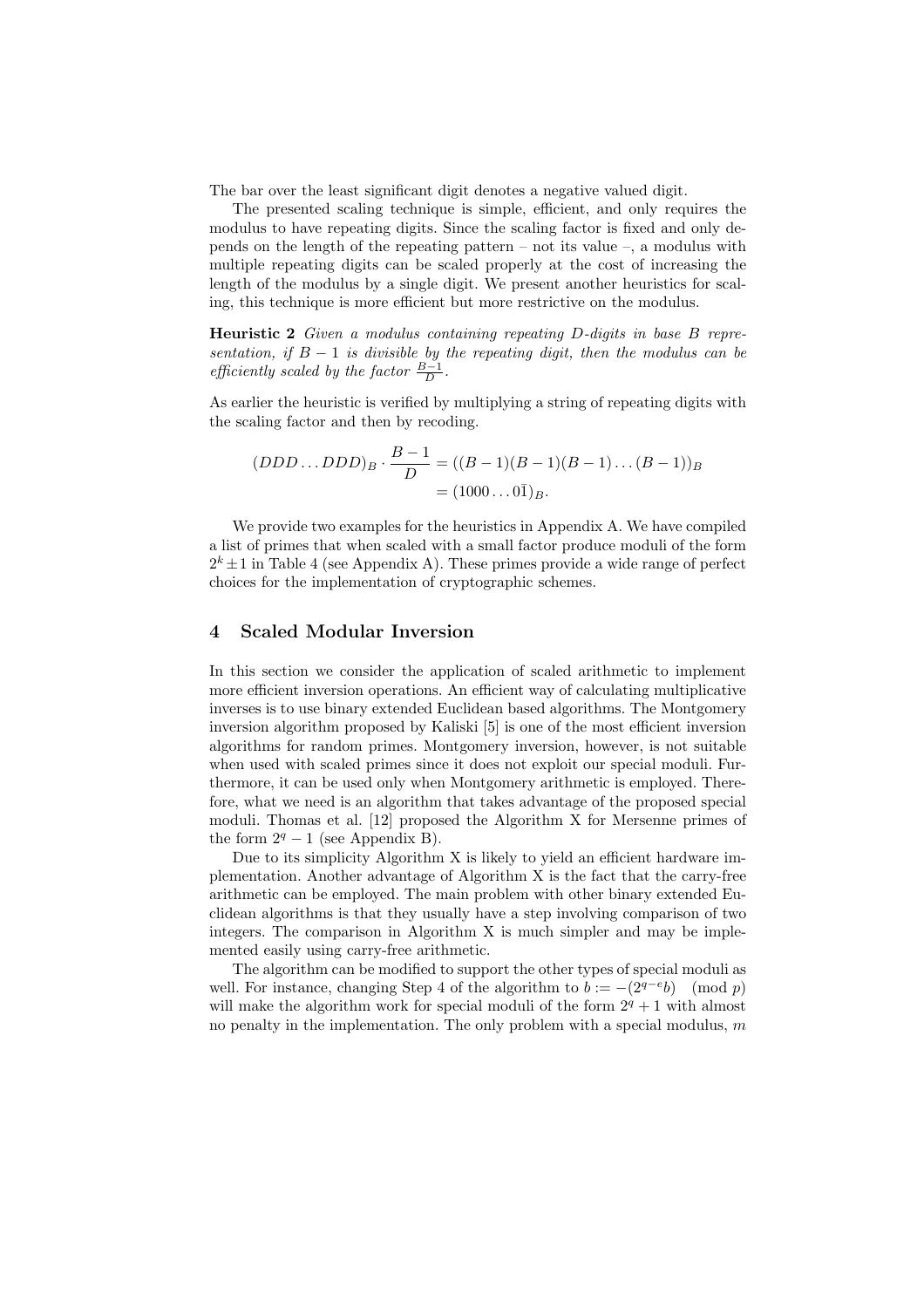is the fact that it is not prime (but multiple of a prime,  $m = sp$ ) and therefore inverse of an integer  $a < m$  does not exist when  $gcd(a, m) \neq 1$ . With a small modification to the algorithm this problem may be solved as well. Without loss of generalization the solution is easier when  $s$  is a small prime number. Algorithm  $X$ normally terminates when  $u = 1$  for integers that are relatively prime to the modulus, m. When the integer  $a$  is not relatively prime to the modulus, then Algorithm X must terminate when  $u = \gcd(a,m) = s$  resulting  $b = a^{-1} \cdot s$ (mod m). In order to obtain the inverse of a when  $gcd(a, m) \neq 1$ , an extra multiplication at the end is necessary:

$$
b = b \cdot (s^{-1} \pmod{p}) \pmod{m}
$$

where  $s^{-1}$  (mod p) needs to be precomputed. This precomputation and the task of checking  $y = s$  as well as  $y = 1$ , on the other hand, may be avoided utilizing the following technique. The integer  $a$ , whose inverse is to be computed, is first multiplied by the scale s before the inverse computation:  $\bar{a} = a \cdot s$ . When the inverse computation is completed we have the following equality

$$
\bar{a} \cdot b + m \cdot k = s
$$

and thus

$$
a\cdot s\cdot b+p\cdot s\cdot k=s.
$$

When both sides of the equation is divided by s we obtain

$$
a \cdot b + p \cdot k = 1.
$$

Therefore, the algorithm automatically yields the inverse of a as  $b = a^{-1}$  if the input is taken as  $s \cdot a \mod m$  instead of a. Although this technique necessitates an extra multiplication before the inversion operation independent of whether a is relatively prime to modulus  $m$  or not, eliminating the precomputation and a comparison is a significant improvement in a possible hardware implementation. Furthermore, this multiplication will reduce to several additions when the scale is a small integer such as the  $s = 3$  in  $p = (2^{167}+1)/3$ . Another useful modification to Algorithm X is to transform it into a division algorithm to compute operations of the form  $d/a$ . The only change required is to initialize b with d instead of 1 in Step 1 of the algorithm. This simple modification saves one multiplication in elliptic curve operations. The Algorithm X modified for division with scaled modulus is shown below:

### Algorithm X - modified for division with scaled modulus

**Input:**  $a \in [1, m-1], d \in [1, m-1], m$ , and q where  $m = 2<sup>q</sup> \pm 1$ **Output**:  $b \in [1, m-1]$ , where  $b = d/a \pmod{m}$ 1:  $a := a \cdot s \pmod{m};$ 2:  $(b, c, u, v) := (d, 0, a, m);$ 3: Find e such that  $2^e || u$ 4:  $u := u/2^e$ ; // shift off trailing zeros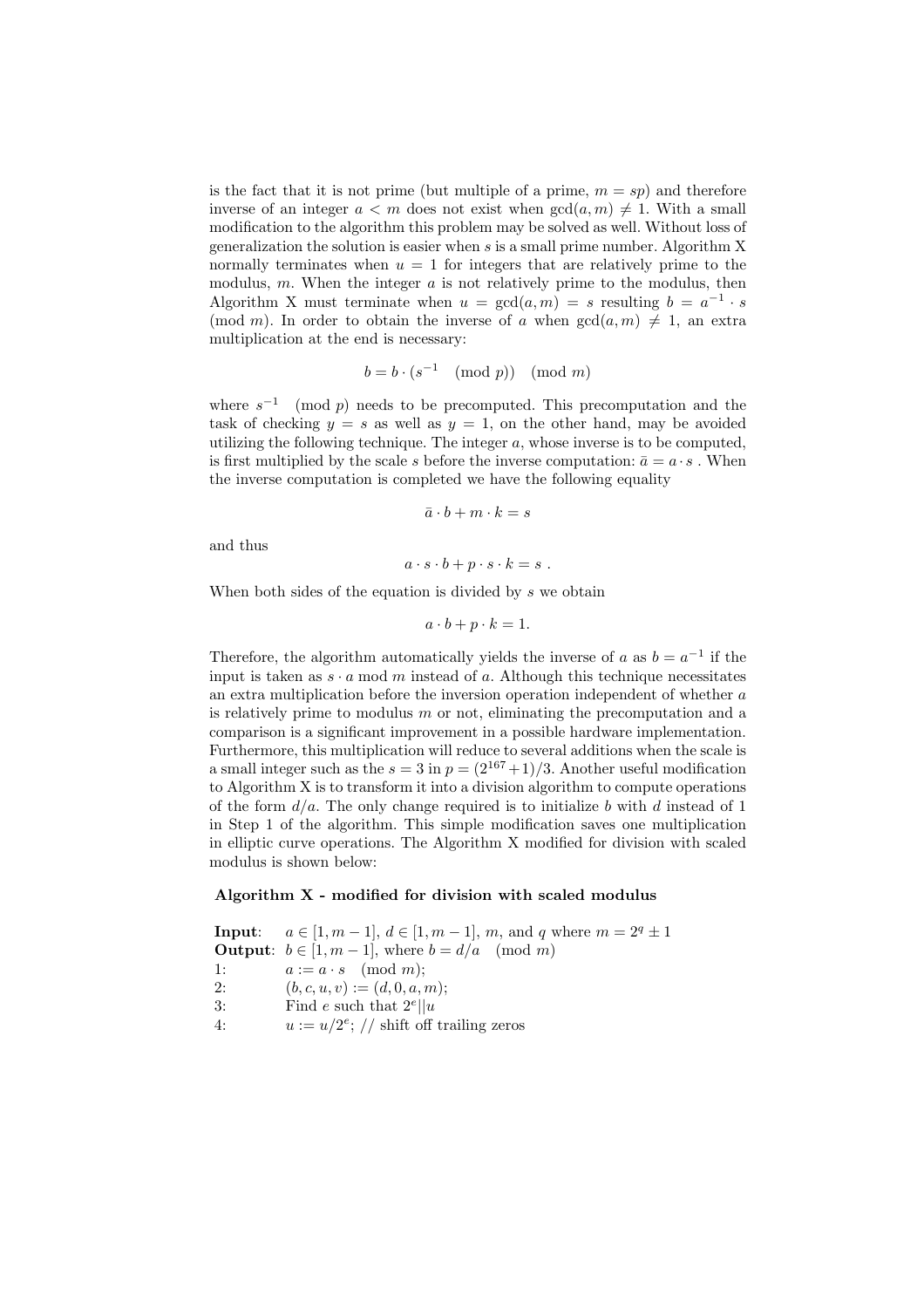5:  $b := \pm (2^{q-e}b) \pmod{m}$ ; // circular left shift

- 6: if  $u = s$  return b;
- 7:  $(b, c, u, v) := (b + c, b, u + v, u);$
- 8: go to Step 3

One can easily observe that the Algorithm X has the loop invariant  $b/u$  $(\text{mod } m) \equiv d/a \pmod{m}$ . Note that the Step 5 of Algorithm X can be performed using simple circular left shift operations. The advantage of performing the Step 5 with simple circular shifts may dissappear for moduli of the form  $2<sup>q</sup> - c$  with even a small c. Many inversion algorithms consist of a big loop and the efficiency of an inversion algorithm depends on the number of iterations in this loop,  $k$ , which, in turn, determines the total number of additions, shift operations to be performed. The number of iterations are usually of random nature (but demonstrates a regular and familiar distribution) and only statistical analysis can be given. In order to show that Algorithm X is also efficient in terms of iteration number, we compared its distribution for  $k$  against that of Montgomery inversion algorithm. We computed the inverses of 10000 randomly chosen integers modulo  $m = 2^{167} + 1$  using Algorithm X. Since  $p = m/3$  is a 166-bit prime we repeated the same experiment with the Montgomery inversion algorithm using p. Besides having much easier operations in each iteration we observed that the average number of iterations of Algorithm X is slightly lower than the total number of iterations of the Montgomery inversion algorithm.

#### 5 The Elliptic Curve Architecture

We build our elliptic curve scheme over the prime field  $GF((2^{167}+1)/3)$ . This particular prime allows us to utilize a very small scaling factor  $s = 3$ . To implement the field operations we use Algorithm X as outlined in Section 4. Our simulation for this particular choice of prime showed that our inversion technique is only by about three times slower than a multiplication operation. Furthermore, the inversion is implemented as a division saving one multiplication operation. Thus the actual ratio is closer to two. Since inversion is relatively fast, we prefer to use affine coordinates. Besides faster implementation, affine coordinates provide a significant amount of reduction in power and circuit area since projective coordinates require a large number of extra storage. For an elliptic curve of form  $y^2 = x^3 + ax + b$  defined over  $GF(2^{167}+1)/3$  we use the standard point addition operation defined in [7].

For power efficiency we optimize our design to include minimal hardware. An effective strategy in reducing the power consumption is to spread the computation to a longer time interval via serialization which we employ extensively. On the other hand, a reasonable time performance is also desired. Since the elliptic curve is defined over a large integer field  $GF(p)$  (168-bits) carry propagations are critical in the performance of the overall architecture. To this end, we build the entire arithmetic architecture using the carry-save methodology. This design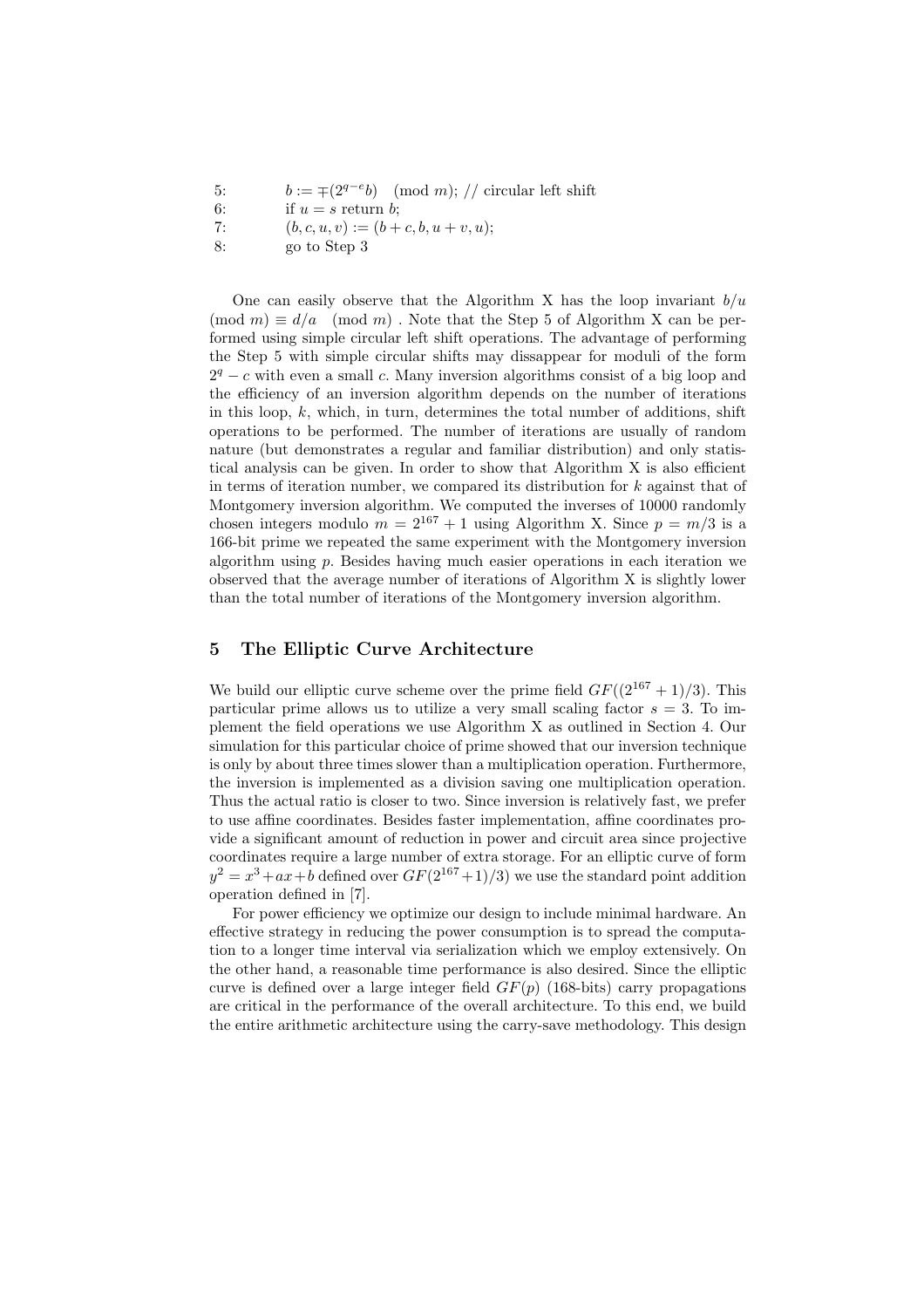choice regulates all carry propagations and delivers a very short critical path delay, and thus a very high limit for the operating frequency.

The redundant representation doubles all registers in the arithmetic unit, i.e. we need two separate registers to hold both the carry part and the sum part of a number. Furthermore, the inherent difficulty in comparing numbers represented in carry-save notation is another challenge. In addition, shifts and rotate operations become more cumbersome. Nevertheless, as evident from our design it is possible to overcome these difficulties.

In developing the arithmetic architecture we primarily focus on finding the minimal circuit to implement Algorithm X efficiently. Since the architecture is built around the idea of maximizing hardware sharing among various operations, the multiplication, squaring and addition operations are all achieved by the same arithmetic core. The control is hierarchically organized to implement the basic arithmetic operations, point addition, point doubling, and the scalar point multiplication operation in layers of simple state machines. The simplicity of Algorithm X and scaled arithmetic allows us to accomplish all operations using only a few small state machines. Since we lack the space we do not discuss the control circuit any further but focus on the basic functionality and describe the innovations in the arithmetic core.

The arithmetic unit shown in Figure 1 is built around four main registers R0, R1, R2, R3, and two extra registers Rtemp0, Rtemp1 which are used for temporary storage. Note that these registers store both the sum and carry parts due to the carry-save representation. For the same purpose the architecture is built around two (almost) parallel data paths.



Figure 1: Block diagram of the arithmetic unit.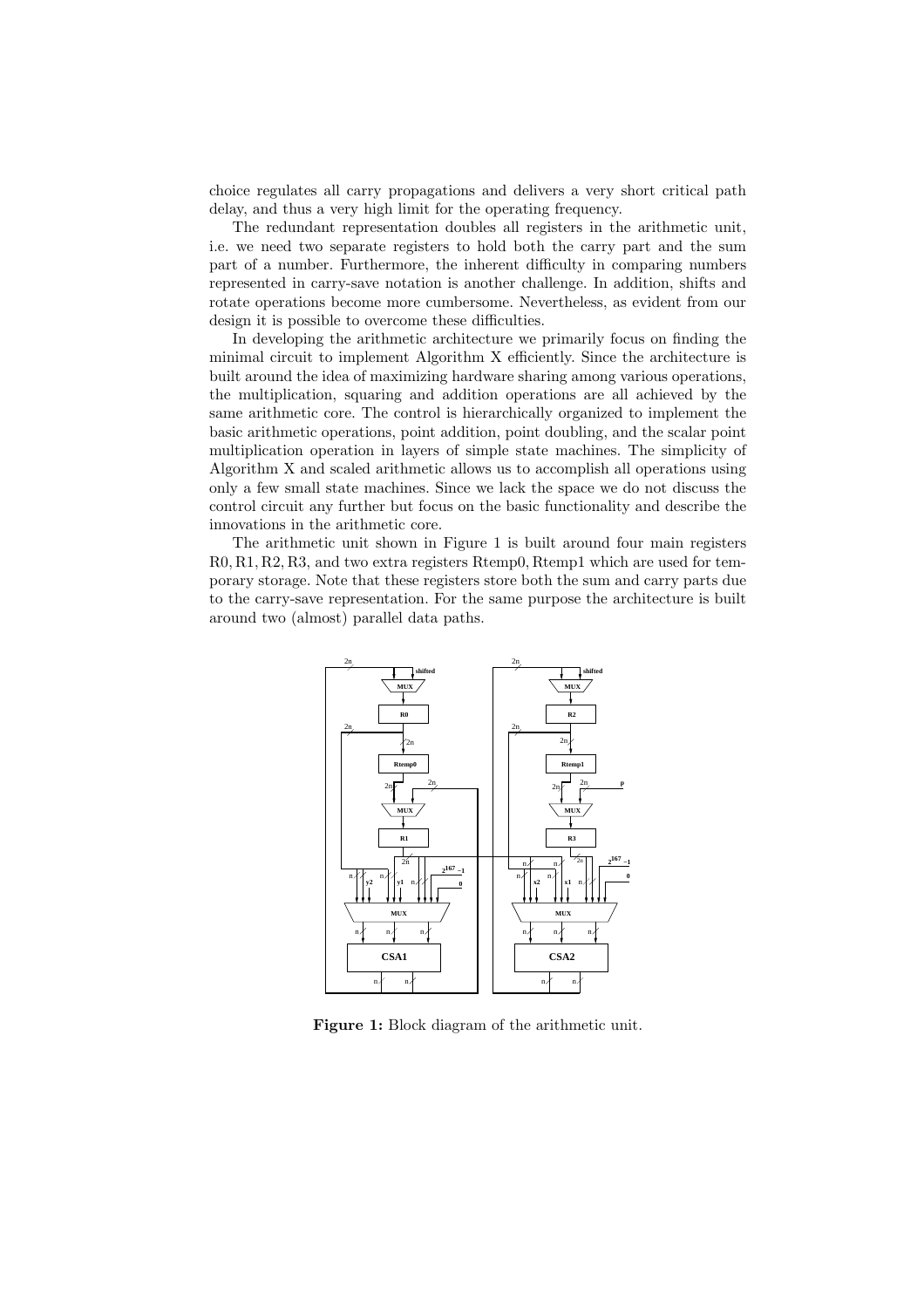We briefly outline the implementation of basic arithmetic operations as follows:

Comparison Comparing two numbers in carry-save architecture is difficult since the redundant representation hides the actual values. On the positive side, the comparison in Algorithm X is only with a constant value of  $s = 3$ . Such a comparator may be built using a massive OR tree with  $2k$  inputs. Unfortunately, such an OR tree would cause serious latency  $(O(\log_2 k)$  gate delays) and significantly increase the critical path delay. We instead prefer a novel comparator design that works only for comparing a number with zero. In order to compare a number with 3, extra logic is needed for the first two bits, which is nothing more than a pair of XOR gates. The rest of the bits are connected directly to the comparator. The comparator is built by connecting three-state buffers together as shown in Figure 2. The input lines are connected together and set to logic 1. Similarly the output lines are connected together and taken as the output of the comparator. We feed the bits of the data input in parallel to the enable inputs of the three-state buffers. Hence, if one or more of the bits of the data input is logic 1, which means the number is not equal to 0, we see logic 1 at the output of the comparator. If the number is 0, none of the three-state buffers is enabled and therefore we see a Hi-Z (high impedance) output. Note that our comparator design works in constant time  $(O(1)$  gate delays) regardless of the length of the operands.



Figure 2: Comparator unit built using tri-state buffers.

**Modulo Reduction** Since the hardware works for  $m = 2^{167}+1$ , 168-bit registers would be sufficient. However, we use an extra bit to detect when the number becomes greater than m. If one of the left-most bits of the number (carry or sum) is one, the number is reduced modulo  $m$ . Note that

$$
2^{168} = 2 \cdot (2^{167} + 1) - 2 = 2m - 2 = m - 2 \pmod{m}.
$$

Hence, the reduction is achieved by subtracting  $2^{168}$  (or simply deleting this bit) and adding  $m - 2 = (11 \dots 11111)_2$  (167 bits) to the number. If both of the leftmost bits are 1 then:  $2 \cdot (2^{168}) = 4 \cdot (2^{167} + 1) - 4 = 4m - 4 = m - 4$ (mod m). Therefore  $m-4 = (111 \dots 11101)_2$  (167 bits) has to be added to the number and both of the leftmost bits are deleted.

Subtraction Suppose  $k$  is a 168 bit number which we want to subtract from another number modulo  $m$ . The bitwise complement of  $k$  is found as

$$
k' = (2^{168} - 1) - k = 2 \cdot (2^{167} + 1) - 3 - k = -3 - k \pmod{m}.
$$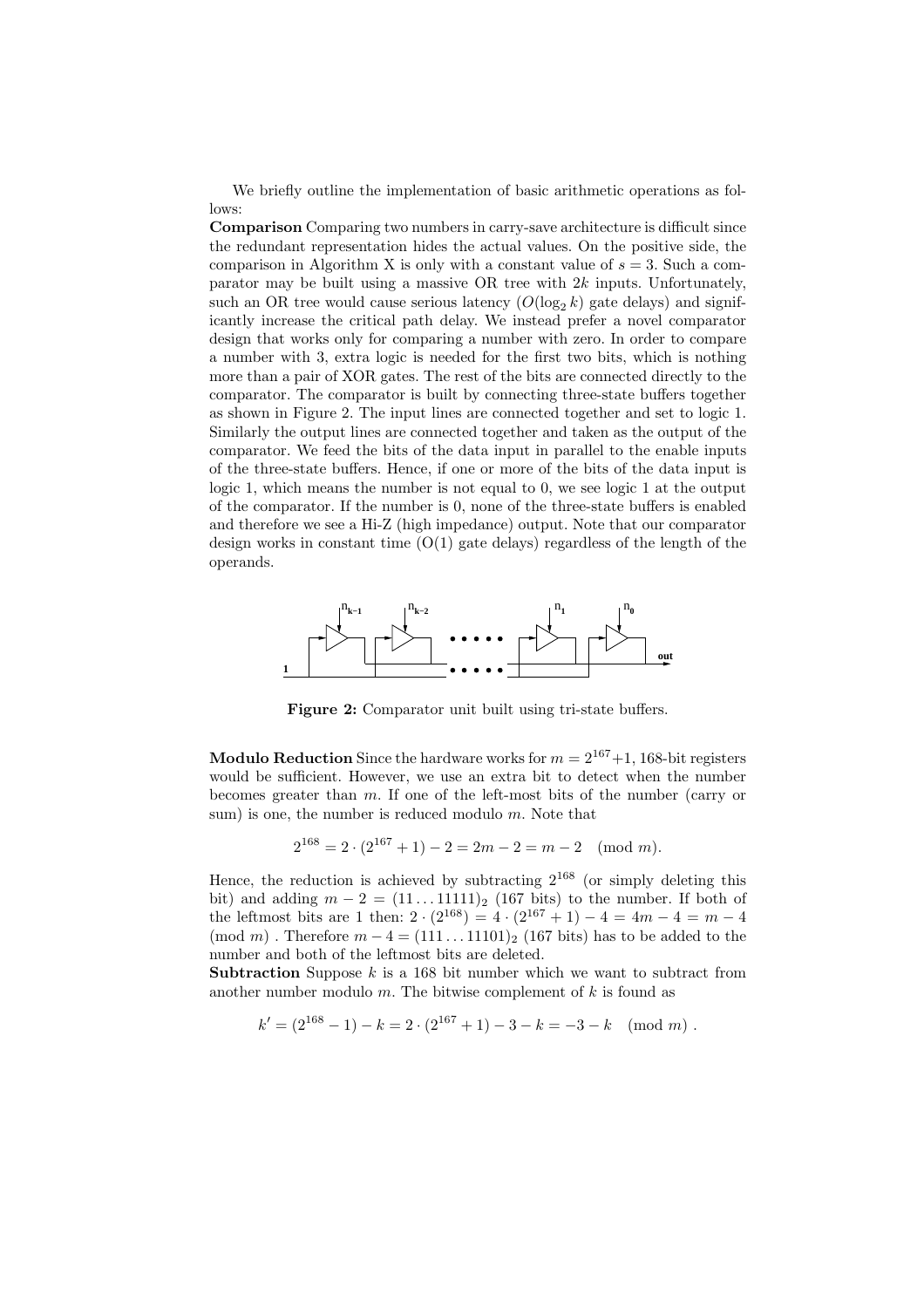Thus  $-k = k' + 3 \mod m$ . This means that to subtract k from a number we simply add the bitwise complement of  $k$  and 3 to the number. There is a caveat though. Remember that our numbers are kept in carry save representation, there are two 168-bit numbers representing k. Let  $k_s$  and  $k_c$  denote the sum and carry parts of k, respectively. Since  $k = k_s + k_c$  then  $-k = -k_s - k_c = (k'_s + 3) + (k'_c + 3) =$  $k_s' + k_c' + 6$  mod m. Therefore the constant value 6 has to be added to the complements of the carry and sum registers in order to compute  $-k$ .

Multiplication We serialize our multiplication algorithm by processing one bit of one operand and all bits of the second operand in each iteration. The standard multiplication algorithm had to be modified to make it compatible with the carry save representation. Due to the redundant representation, the value of the leftmost bit of the multiplier is not known. Hence, the left to right multiplication algorithm may not be used directly. We prefer to use the right to left multiplication algorithm. With this change, instead of shifting the product we multiply the multiplicand by two (or shift left) in each iteration step.

There are 3 registers used for the multiplication: R0 (multiplicand), R1 (product) and R2 (multiplier). The multiplication algorithm has 3 steps :

- 1. Initialization: This is done by the control circuit. The multiplicand is loaded to R0, the multiplier is loaded to R2 and R1 is reset.
- 2. Addition: This step is only done when the rightmost bit of register R2 is 1. The content of register R0 is added to R1.
- 3. Shifting: The multiplier has to be processed bit by bit starting from the right. We do this by shifting register R2 to the right in each iteration of the multiplication. Since the register R2 is connected to the comparator, the algorithm terminates after this step if the number becomes 0 else the algorithm continues with Step 2. Note that no counters are used in the design. This eliminates potential increases in the critical path delay. The multiplicand needs to be doubled in each iteration as well. This is achieved by shifting register R0 to the left. This operation is performed in parallel with shifting R2, so no extra clock cycles are needed. However, shifting to the left can cause overflow. Therefore, the result needs to be reduced modulo m if the leftmost bit of the register R0 is 1.

Division To realize the division operation there are four registers used to hold  $b, c, u$  and v, two temporary registers are used for the addition of two numbers in carry-save architecture. Two carry-save adders, multiplexers and comparator architecture are also utilized.

The division algorithm shown in Algorithm X has 5 steps:

- 1. Initialization: This is done by the control circuit. Load registers with  $b =$  $d, c = 0, u = a$  (the data input) and  $v = m = (2^{167} + 1)$ .
- 2.  $u = u/2^e$ : This operation is done by shifting u to the right until a 1-bit is encountered. However, due to the carry-save architecture this operation requires special care. The rightmost bit of the carry register is always zero since there is no carry input. Thus just checking the rightmost bit of the sum register is sufficient. Also, the carry has to be propagated to the left in each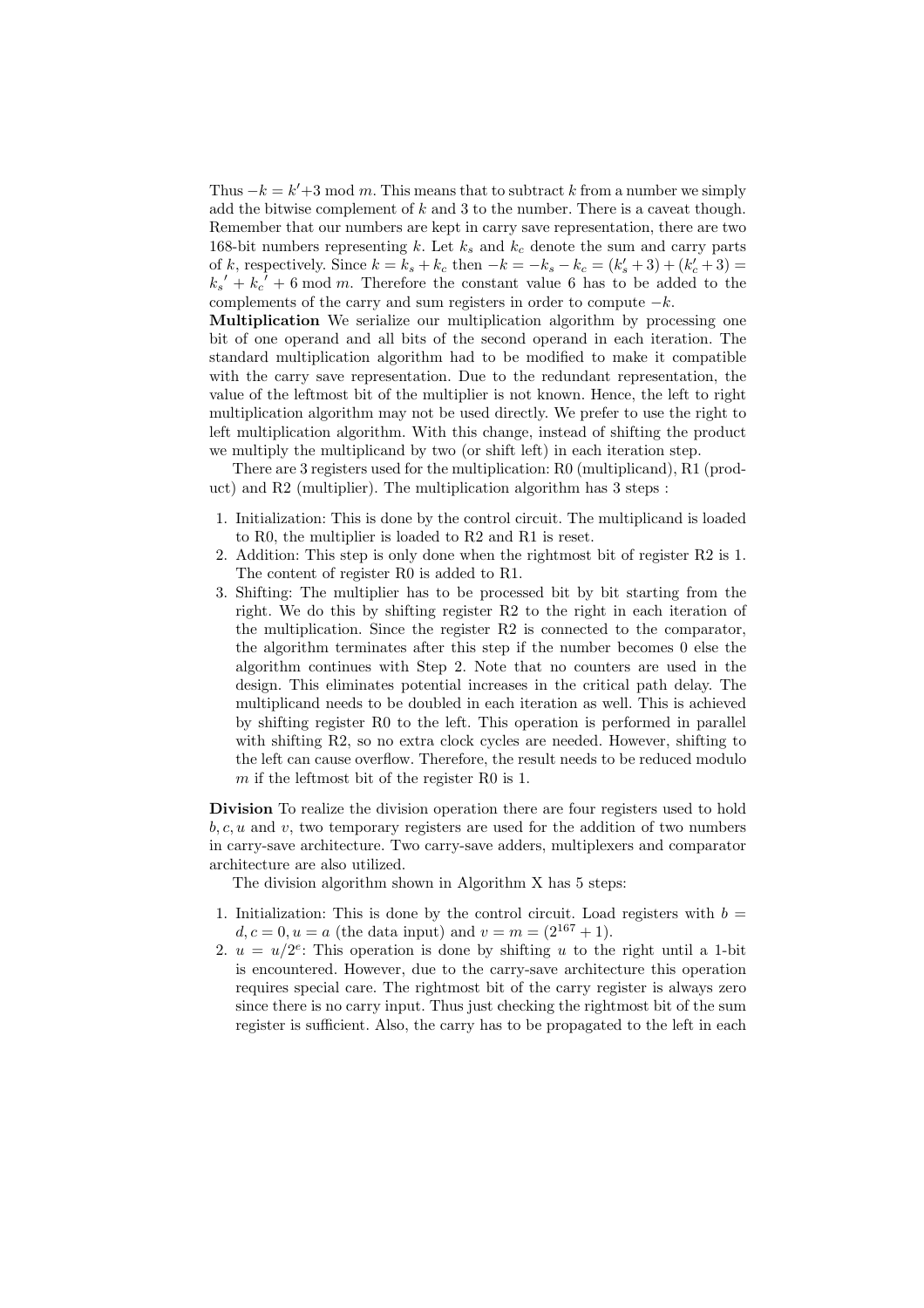iteration. This is done by adding 0 to the number. If a 1-bit is encountered, the operation proceeds to the next step.

- 3.  $b = (-2^{q-e} \cdot b) \mod m$ : Assume u holds a random pattern, e will be very small (not more than 3 for most of the cases). Thus,  $q - e$  is most likely a large number. Therefore, multiplication by  $2^{q-e}$  would require many shifts to left. To compute this operation more efficiently, this step is rewritten using the identity  $2^q = -1$  mod m as  $b = 2^{-e} \cdot b \pmod{m}$ . Therefore, b needs to be halved  $e$ -times. If  $b$  is even we may shift it to the right and thereby divide it by two. Otherwise, we add  $m$  to it to make it even and then shift. Since this step takes e iterations, it can be performed concurrently with the 2nd step of the algorithm. Hence no extra clock cycles are needed for this step.
- 4. Compare u with  $s = 3$ : The comparator architecture explained above is used to implement this step. There are two cases when  $u = 3: u_s = (11)_2, u_c =$  $(00)_2$  and  $u_s = (01)_2, u_c = (10)_2$ . Therefore, the rightmost two bits need a special logic for the comparison, and the rest of the bits are connected directly to the three-state comparator shown in Figure 5.
- 5. Additions in  $(b, c, u, v) := (b + c, b, u + v, u)$ . Two clock cycles are needed to add two numbers in carry-save architecture, since a carry-save adder has 3 inputs and there are 4 numbers to add. During the addition operation to preserve the values of b and u the two temporary registers are used.

#### 6 Performance Analysis

In this section we analyze the speed performance of the overall architecture and determine the number of cycles required to perform the elliptic curve operations. The main contributors to the delay are field multiplications and division operations. Field additions are performed in 1 cycle (or 2 cycles if both operands are in the carry-save representation). Therefore field additions which take place outside of the multiplication or division operations are neglected.

The multiplication operation iterates over the bits of one operand. On average half of the bits will be ones and will require a 2 cycle addition. Hence, 168 clock cycles will be needed. The multiplicand will be shifted in each cycle and modulo reduced in about half of the iterations. Hence another  $1.5 \cdot 168 = 252$  cycles are spent. The multiplication operation takes on average a total of 420 cycles.

The steps of the division algorithm are reorganized in Figure 3 according to the order and concurrency of the operations. Note the two concurrent operations shown in Step 2. In fact this is the only step in the algorithm which requires multiple clock cycles, hence the concurrency saves many cycles. In Step  $2, u$  is shifted until all zero bits in the LSB are removed. Each shift operation takes place within one cycle. For a randomly picked value of  $u$  the probability of the last e bits all being zeroes is  $(1/2)^e$ , hence the expected value of e is  $E(e)$  =  $\sum_{i=1}^{\infty} i(1/2)^i = 2$ . In each iteration of the algorithm we expect on average of 2 cycles to be spent. Step 3 does not spend any cycles since the comparator architecture is combinational. The additions in Step 4 require 2 clock cycles. Hence a total of 4 cycles is spent in each iteration of the division algorithm. Our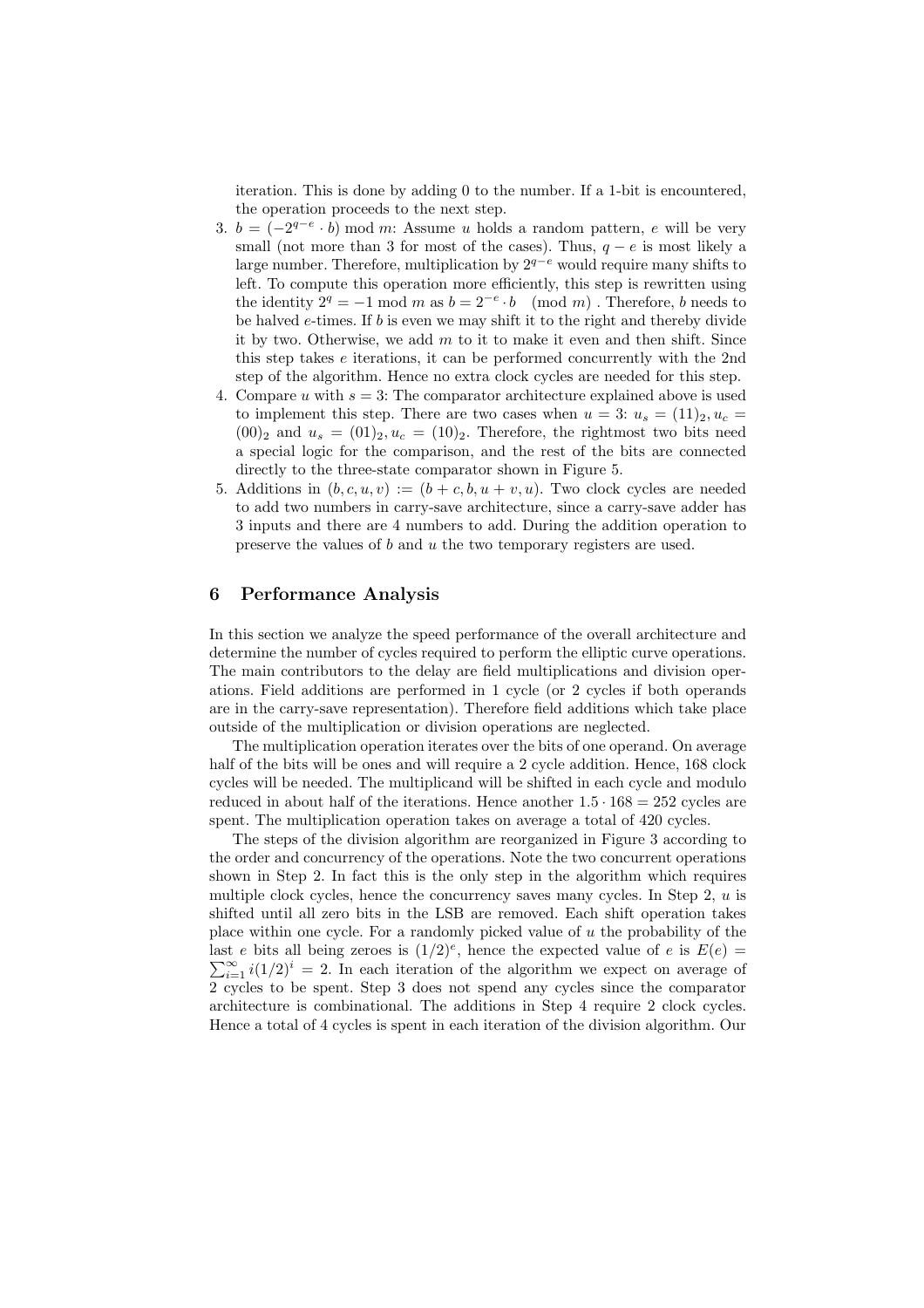simulation results showed that the division algorithm would iterate on average about 320 times. The total time spent in division is found as 1, 280 cycles. This is very close to our hardware simulation results which gave an average of 1, 288 cycles.

| 1: Initialize all registers                                 |
|-------------------------------------------------------------|
| $(b, c, u, v) \leftarrow (d, 0, a, m)$                      |
| 2: Shift off all trailing zeros and rotate b                |
| $u \leftarrow u \gt\gt e$ $b \leftarrow b \gt\gt e$ (mod m) |
| 3: Check terminate condition                                |
| if $u = s$ return b                                         |
| 4: Update variables                                         |
| $(b, c, u, v) \leftarrow (b + c, b, u + v, u);$             |
| go back to Step 2                                           |

Figure 3: Hardware algorithm for division.

The total number of clock cycles for point addition and doubling is found as 2, 120 and 2, 540, respectively. The total time required for computing a point multiplication is found as 545, 440 cycles.

## 7 Results and Comparison

The presented architecture was developed into Verilog modules and synthesized using the Synopsys tools Design Compiler and Power Compiler. In the synthesis we used the TSMC  $0.13 \mu m$  ASIC library, which is characterized for power. The global operating voltage is 1 V. The resulting architecture was synthesized for three operating frequencies. The implementation results are shown in Table 1. As seen in the table the area varies around 30 Kgates. The circuit achieves its intended purpose by consuming only 0.99 mW at 20 Mhz. In this mode the point multiplication operation takes about 31.9 msec. Although this is not very fast, this operating mode might be useful for interactive applications with extremely stringent power limitations. On the other hand, when the circuit is synthesized for 200 Mhz operation, the area is slightly increased to 34 Kgates, and the power consumption increased to 9.89 mW. However, a point multiplication takes now only 3.1 msec.

|                        |        |      | Op. Freq. Area Power Avg. Delay |
|------------------------|--------|------|---------------------------------|
| $(MHz)$ (gates) $(mW)$ |        |      | (msec)                          |
| 20                     | 30,333 | 0.99 | 31.9                            |
| 100                    | 30,443 | 4.34 | 6.3                             |
| 200                    | 34,390 | 9.89 | 3.1                             |

Table 1: Implementation Results.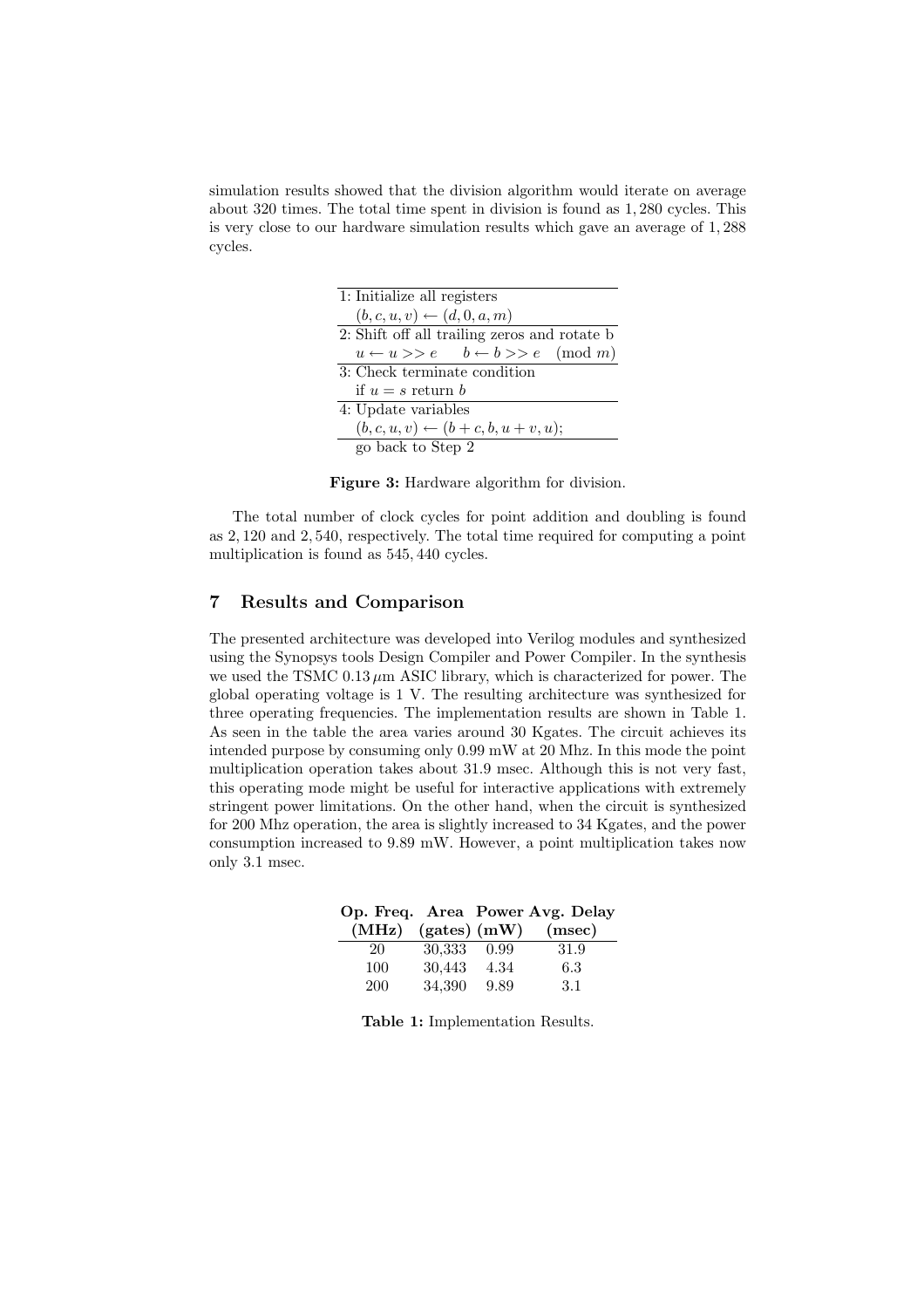We compare our design with another customized low-power elliptic curve implementation presented by Schroeppel et al. in CHES 2002 [9]. Their design employed an elliptic curve defined over a field tower  $GF(2^{178})$  and used specialized field arithmetic to minimize the design. A point halving algorithm was used in place of the traditional point doubling algorithm. The design was power optimized through clock gating and other standard methods of power optimization. The main contribution was the clever minimization of the gate logic through efficient tower field arithmetic. Note that their design includes a fully functional signature generation architecture whereas our design is limited to point multiplication. Although a side by side comparison is not possible, we find it useful to state their results: The design was synthesized for 20 Mhz operation using 0.5  $\mu$ m ASIC technology. The synthesized design occupied an area of 112 Kgates and consumed 150 mW. The elliptic curve signature was computed in 4.4 msec.

An architectural comparison of the two designs shows that our design operates bit serially in one operand whereas their design employs a more parallel implementation strategy. This leads to lower critical paths and much smaller area in our design. The much shorter critical path allows much higher operating frequencies requiring more clock cycles to compute the same operation. However, due to the smaller area, when operated at similar frequencies our design consumes much less power.

#### 8 Conclusions

In this paper we demonstrated that scaled arithmetic, which is based on the idea of transforming a class of primes into special forms that enable efficient arithmetic, can be profitably used in elliptic curve cryptography. To this end, we implemented an elliptic curve cryptography processor using scaled arithmetic. Implementation results show that the use of scaled moduli in elliptic curve cryptography offers a superior performance in terms of area, power, and speed. We proposed a novel inversion algorithm for scaled moduli that results in an efficient hardware implementation. It has been observed that the inversion algorithm eliminates the need for projective coordinates that require prohibitively a large amount of extra storage. The successful use of redundant representation (i.e. carry-save notation) in all arithmetic operations including the inversion with the introduction of an innovative comparator design leads to a significant reduction in critical path delay resulting in a very high operating clock frequency. The fact that the same data path (i.e. arithmetic core) is used for all the field operations leads to a very small chip area. Comparison with another implementation demonstrated that our implementation features desirable properties for resource-constrained computing environments.

## References

1. G. B. Agnew, R. C. Mullin, and S. A. Vanstone. An Implementation of Elliptic Curve Cryptosystems over  $F_{2^{155}}$ . IEEE Journal on Selected Areas in Communications, 11(5):804–813, June 1993.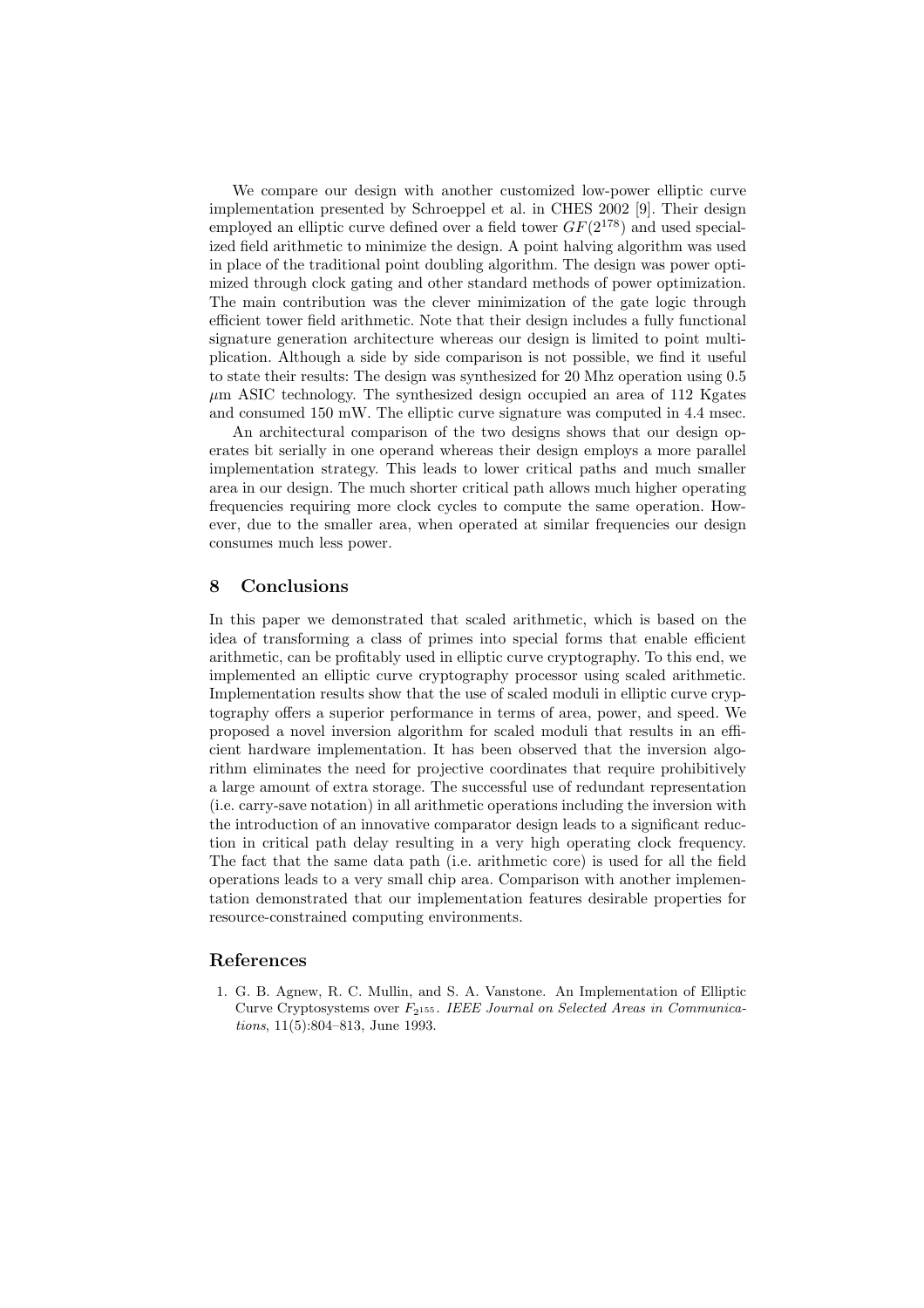- 2. E. Berlekamp. Algebraic Coding Theory. McGraw-Hill, New York, NY, 1968.
- 3. R. E. Crandall. Method and Apparatus for Public Key Exchange in a Cryptographic System. U.S. Patent Number 5,159,632, October 1992.
- 4. W. Diffie and M. E. Hellman. New Directions in Cryptography. IEEE Transactions on Information Theory, 22:644–654, November 1976.
- 5. B. S. Kaliski Jr. The Montgomery Inverse and its Applications. IEEE Transactions on Computers, 44(8):1064–1065, 1995.
- 6. N. Koblitz. Elliptic Curve Cryptosystems. Mathematics of Computation, 48(177):203–209, January 1987.
- 7. A. J. Menezes. Elliptic Curve Public Key Cryptosystems. Kluwer Academic Publishers, Boston, MA, 1993.
- 8. National Institute for Standards and Technology. Digital Signature Standard (DSS). Federal Register, 56:169, Auguts 1991.
- 9. R. Schroeppel, C. Beaver, R. Miller, R. Gonzales, and T. Draelos. A Low-Power Design for an Elliptic Curve Digital Signature Chip. In B. S. Kaliski Jr., C. K. Koc, and C. Paar, editors, Cryptographic Hardware and Embedded Sytems — CHES 2002, Lecture Notes in Computer Science, pages 366–380. Springer-Verlag Berlin, 2002.
- 10. R. Schroeppel, H. Orman, S. O'Malley, and O. Spatscheck. Fast Key Exchange with Elliptic Curve Systems. In D. Coppersmith, editor, Advances in Cryptology CRYPTO 95, Lecture Notes in Computer Science, No. 973, pages 43–56. Springer-Verlag, 1995.
- 11. J. A. Solinas. Generalized Mersenne Numbers. CORR-99-39, CACR Technical Report, University of Waterloo, 1999.
- 12. J. J. Thomas, J. M. Keller, and G. N. Larsen. The Calculation of Multiplicative Inverses over  $GF(p)$  Efficiently where p is a Mersenne Prime. IEEE Transactions on Computers, 5(35):478–482, 1986.
- 13. C. D. Walter. Faster Modular Multiplication by Operand Scaling. In J. Feigenbaum, editor, Advances in Cryptology — CRYPTO'91, Lecture Notes in Computer Science, No. 576, pages 313–323. Springer-Verlag, 1992.

## Appendix

## A Modulus Scaling

Example 1. We select the following prime

 $p = (51234567812345678123456781234567812345678123456807)_{16}$ 

By inspection we identify  $(12345678)_{16}$  as a repeating pattern. By selecting the base  $B = 2^{32}$ , the repeating pattern becomes a digit. The scaling factor is the largest digit  $s = B - 1 = 2^{32} - 1 = (\text{FFFFFF})_{16}$ . The scaled modulus is computed as

 $m = s \cdot p$ 

= (51234567300000000000000000000000000000000000000085DCBA97F9)16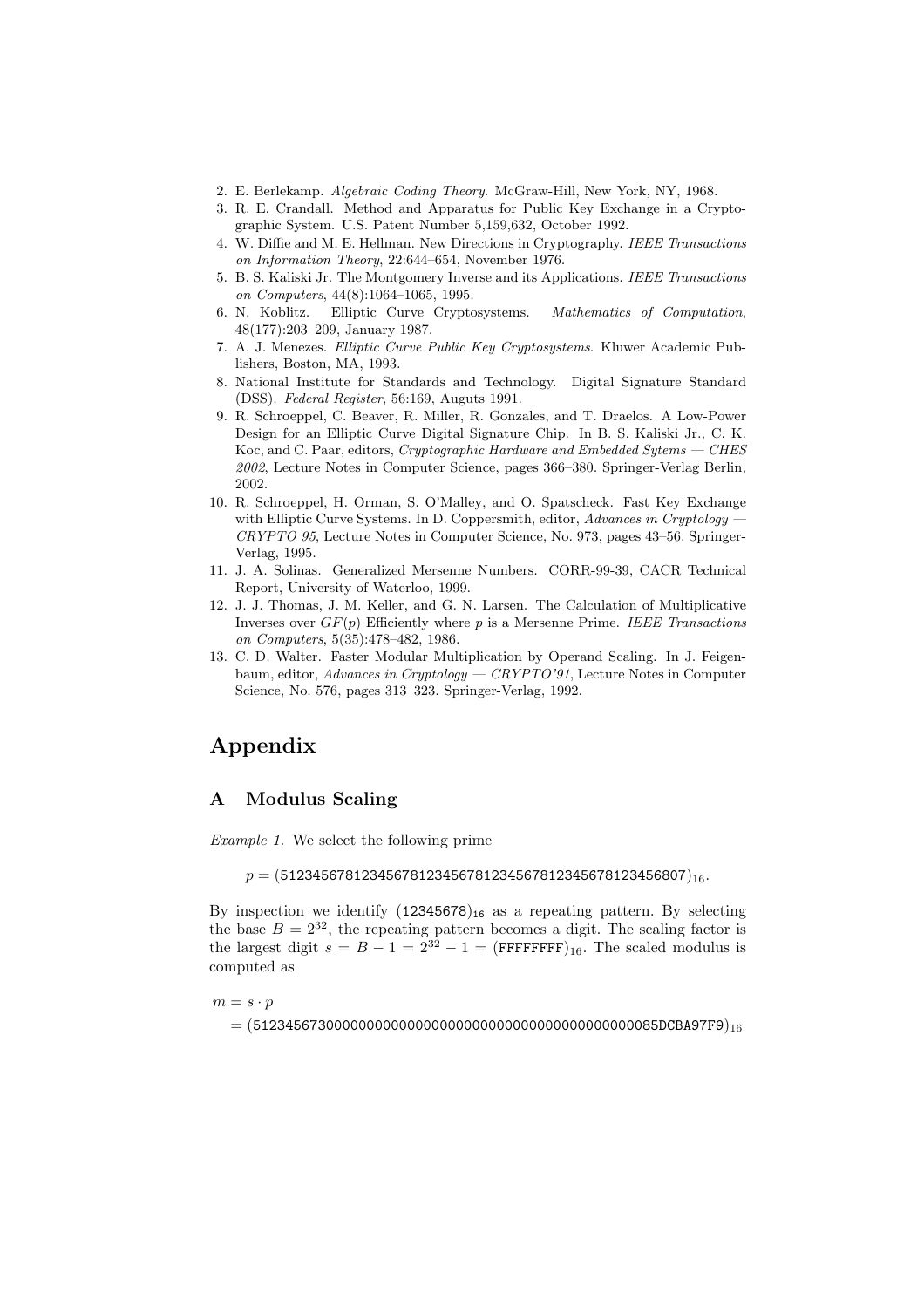The representation may contain more than one repeating digit. For instance, the prime  $p = (577777777777773333333333388B)_{16}$  has two repeating digits 7 and 3. Since both fit into a digit in base  $B = 16$ , scaling with  $B - 1 = 15$  will work on both strings:

$$
m = p \cdot s
$$
  
= (52000000000000040000000000525)<sub>16</sub>.

Example 2. Let the prime  $p$  be

## $p = ($ D79435E50D79435D79435E50D79435E50D79435E50D79435E50 $||$ D79435E50D79435E50D79435E50D79435E5)<sub>16</sub>

By inspection the repeating pattern is detected as  $D = (0D79435E5)_{16}$ . The digit D fits into 36-bits, thus the base is selected as  $B = 2^{36}$ . Since  $D|(B-1)$ the scaling factor is computed as  $s = \frac{2^{36}-1}{(0D79435E5)_{16}} = 19$ . The scaled modulus becomes  $m = s \cdot p = 2^{384} - 2^{320} - 1$ .

A table of special primes is given below. Each row lists all degrees up to  $i = 1024$  for which a prime exists in the form specified at the beginning of the row.

PRIME  $0 < i < 1024$ 

| $2^{i}+1$   | 1, 2, 4, 8, 16                                                                                                             |
|-------------|----------------------------------------------------------------------------------------------------------------------------|
| $2^{i}+3$   | 1, 2, 3, 4, 6, 7, 8, 16, 12, 15, 16, 18, 28, 30, 55, 67, 84, 228, 390, 784                                                 |
| $2^{i}+5$   | 1, 3, 5, 11, 47, 53, 141, 143, 191, 273, 341                                                                               |
|             | $3 \cdot 2^{i} + 1$ 1, 2, 5, 6, 8, 12, 18, 30, 36, 41, 66, 189, 201, 209, 276, 353, 408, 438, 534                          |
|             | $\overline{5\cdot 2^i + 1\,1,3}, 7, 13, 15, 25, 39, 55, 75, 85, 127$                                                       |
|             | $3 \cdot 2^{i} + 5$ 1, 2, 3, 4, 5, 6, 7, 8, 14, 16, 19, 22, 24, 27, 29, 32, 38, 54, 57, 60, 76, 94, 132, 139, 175,         |
|             | 187, 208, 230, 379, 384, 632                                                                                               |
|             |                                                                                                                            |
|             | 274, 280, 380, 393, 506, 664, 738, 875, 944, 1016                                                                          |
| $2^{i} - 1$ | 2, 3, 5, 7, 13, 17, 19, 31, 61, 89, 107, 127, 521, 607                                                                     |
| $2^i-3$     | 3, 4, 5, 6, 9, 10, 12, 14, 20, 22, 24, 29, 94, 116, 122, 150, 174, 213, 221, 233, 266, 336,                                |
|             | 452, 545, 689, 694, 850                                                                                                    |
| $2^i-5$     | 3, 4, 6, 8, 10, 12, 18, 20, 26, 32, 36, 56, 66, 118, 130, 150, 166, 206, 226, 550, 706, 810                                |
|             | $3 \cdot 2^i - 1$ 1, 2, 3, 4, 6, 7, 11, 18, 34, 38, 43, 55, 64, 76, 94, 103, 143, 206, 216, 306, 324, 391, 458, 470, 827   |
|             | $5 \cdot 2^{i} - 1$ 2, 4, 8, 10, 12, 14, 18, 32, 48, 54, 72, 148, 184, 248, 270, 274, 420                                  |
|             | $3 \cdot 2^i - 5$ 2, 3, 4, 7, 9, 10, 13, 15, 25, 31, 34, 48, 52, 64, 109, 145, 162, 204, 207, 231, 271, 348, 444, 553, 559 |
|             | $\frac{1}{3}\cdot 2^i-3\ \overline{1,2,3,5,6,8,9,12,17,20,27,29,30,36,62,72,83,117,119,137,149,152,176,201,243,470,$       |
|             | 540, 590, 611, 887, 996                                                                                                    |
|             |                                                                                                                            |

Table 2 List of special primes up to degree 1024.

In the following table a list of scaled moduli of the form  $2^k \pm 1$  is shown. The scaling factor and the prime modulus is provided in the same row.